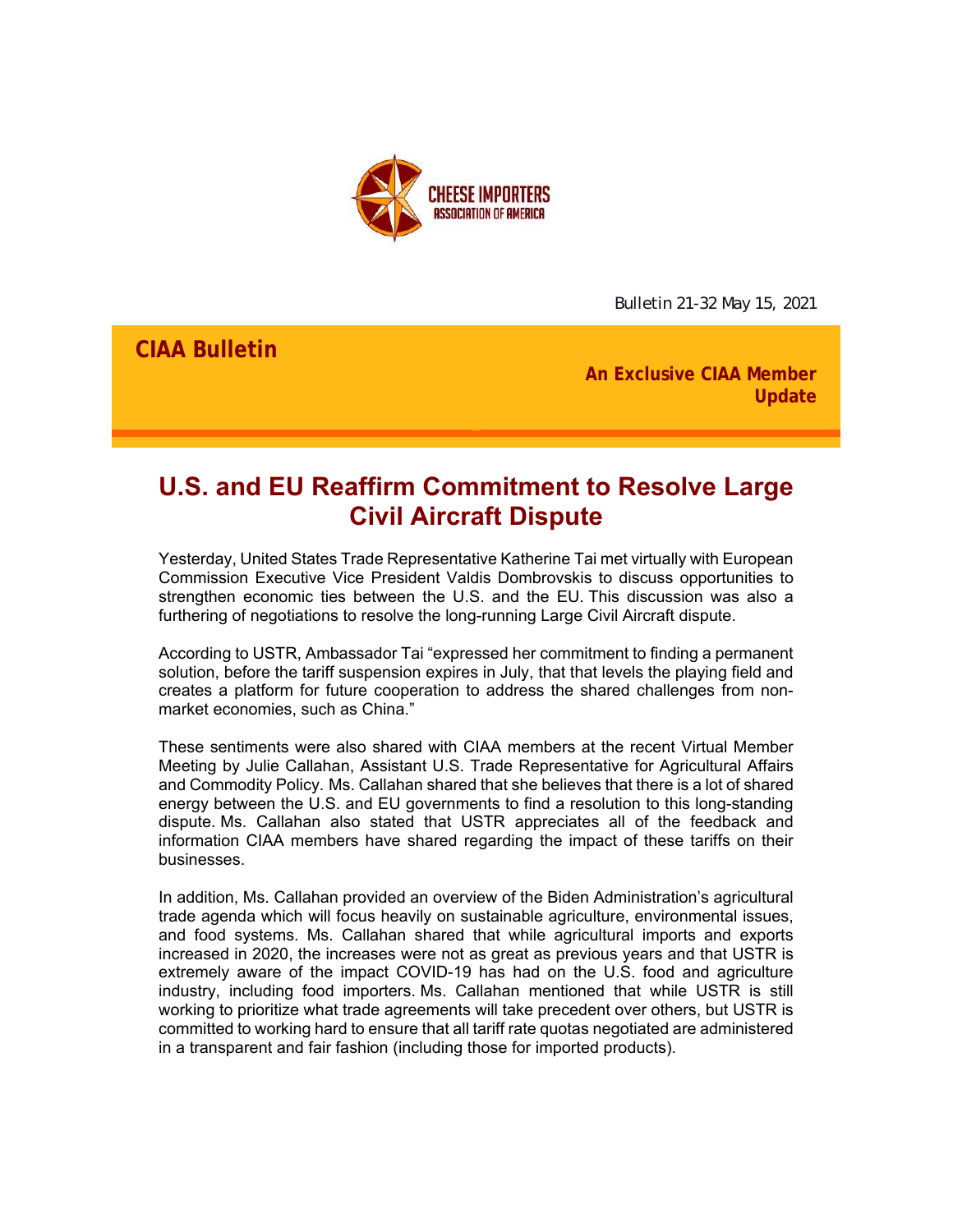Ms. Callahan also encouraged CIAA members to continue to participate in USTR's formal and informal information gathering processes. She said the information provided is invaluable in shaping USTR policy and ensuring that cheese importers views are incorporated into future trade negotiations.

## Cheese Importers Association of America

Daniel Schnyder **President** email: president@theciaa.org phone: 202-547-0899

## **INDUSTRY DATES TO REMEMBER**

## **JULY 1, 2021**

Last day for an exporting country that is not designating importers for calendar year 2021 to notify FAS.

 $\mathcal{L}_\mathcal{L} = \{ \mathcal{L}_\mathcal{L} = \{ \mathcal{L}_\mathcal{L} = \{ \mathcal{L}_\mathcal{L} = \{ \mathcal{L}_\mathcal{L} = \{ \mathcal{L}_\mathcal{L} = \{ \mathcal{L}_\mathcal{L} = \{ \mathcal{L}_\mathcal{L} = \{ \mathcal{L}_\mathcal{L} = \{ \mathcal{L}_\mathcal{L} = \{ \mathcal{L}_\mathcal{L} = \{ \mathcal{L}_\mathcal{L} = \{ \mathcal{L}_\mathcal{L} = \{ \mathcal{L}_\mathcal{L} = \{ \mathcal{L}_\mathcal{$ 

#### **AUGUST 31, 2021**

Last day to enter dairy products into U.S. Customs territory that may be used to qualify and establish eligibility for a calendar year 2021 license.

#### **SEPTEMBER 1, 2021**

First day of license eligibility period for next quota year-plus one. Example: entries made on or after September 1, 2021 can be used to establish eligibility for a license for calendar year 2022.

#### **SEPTEMBER 1, 2021**

Last date to request globalization of a calendar year 2020 license. First transmission date for applications for reallocated license amounts for calendar year 2020. First transmission date for all applications for calendar year 2021licenses.

#### **SEPTEMBER 15, 2021**

(no exceptions!) Last transmission date for licensees applying for reallocated license amounts for calendar year 2021.

## **OCTOBER 1, 2021**

(no exceptions!) Last transmission date for licensees to surrender all or the unused portion of their calendar year 2021 licenses.

#### **OCTOBER 15, 2021**

(no exceptions!) Last transmission date for all applications for calendar year 2022 licenses.

#### **OCTOBER 31, 2021**

Exporting countries that are designating U.S. importers for calendar year 2022 must submit their designations to FAS by this date.

# **NOVEMBER 5, 2021**

Member Meeting